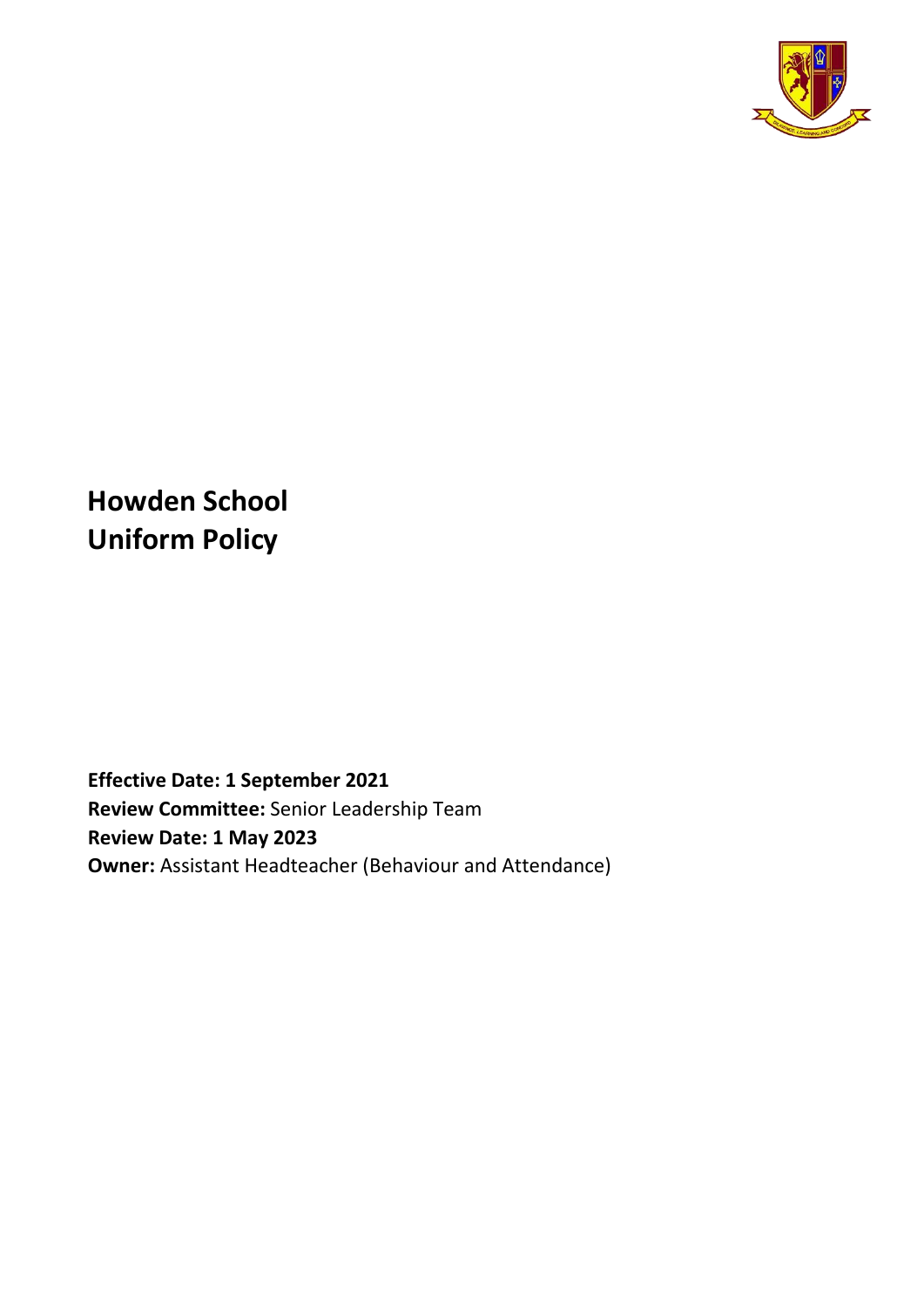### **Contents:**

#### **Introduction**

- **1.** [Legislation](#page-2-0)
- **2.** [Roles and Responsibilities](#page-2-1)
- **3.** [The School Uniform](#page-3-0)
- **4.** [The Principles of a Smart Uniform](#page-5-0)
- **5.** [Extreme Weather](#page-6-0)
- **6.** [Modifications for Religious Reasons](#page-6-1)
- **7.** [Suppliers](#page-6-2)
- **8.** [Failure to Maintain Standards](#page-6-3)
- **9.** [Complaints and Challenges](#page-7-0)
- **10.** [Non-Uniform Days](#page-7-1)
- **11.** [Lost Property](#page-7-2)

Appendices

[Appendix A - School Uniform Images](#page-8-0)

Appendix B – [Supplier Details](#page-10-0)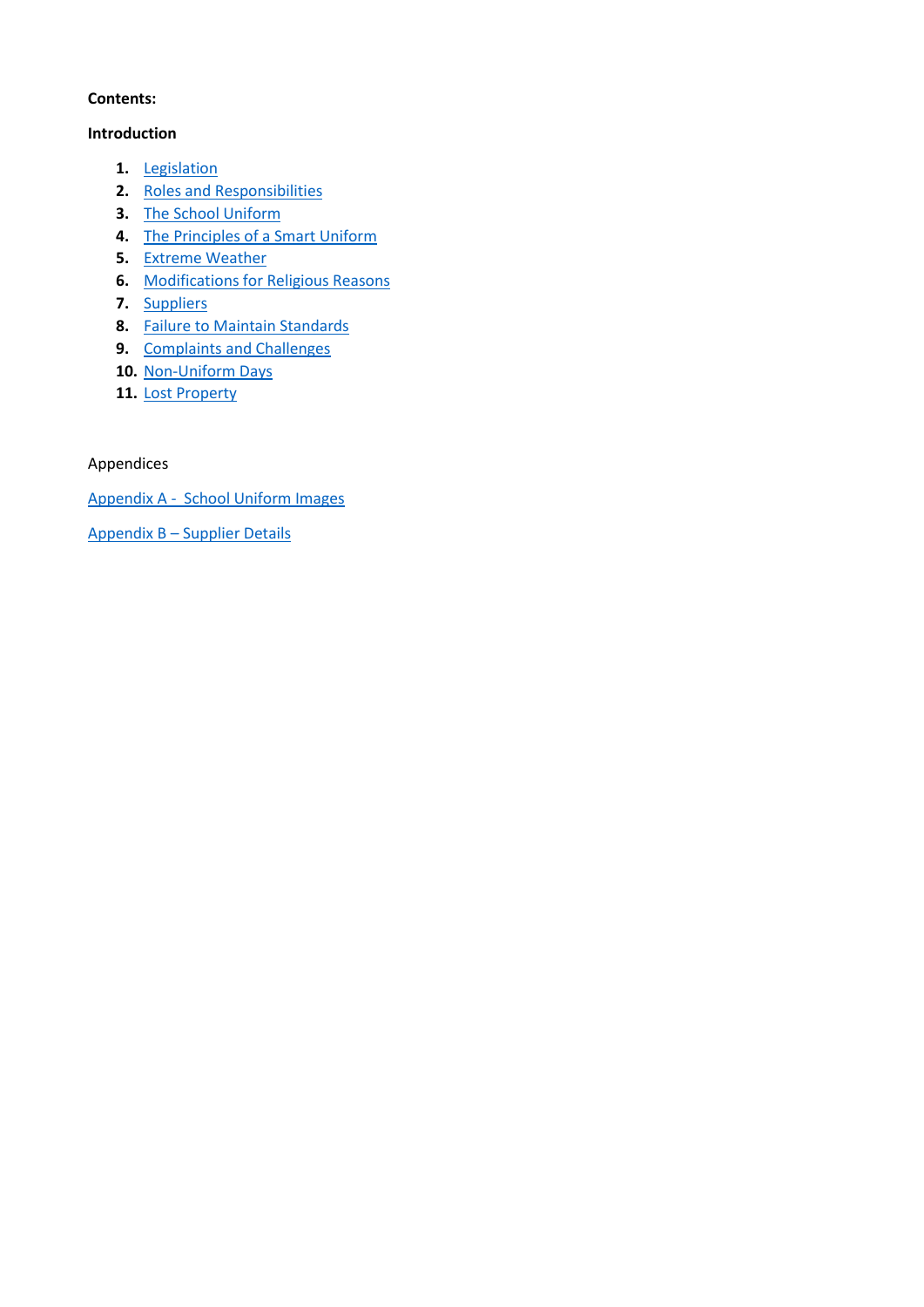#### **Introduction**

This policy is designed to ensure young people wear clothing that is conducive to a successful learning environment and they take pride in their personal appearance. It is important that young people feel a sense of belonging to our school community through a smart and practical uniform.

We believe that the school uniform sets standards in terms of high expectations and a purposeful attitude towards learning, whilst promoting the school and its ethos. School uniform allows all young people to feel equal to their peers and confident in appearance. We also believe it is important for activities to be facilitated by specialised and appropriate clothing such as sports specific clothing for PE.

Wearing the correct uniform during the school day and whilst travelling to and from school is important to us. Young people are expected to take personal responsibility for wearing their uniform and meeting the expectations of our 'smart' ethos. As partners, parents and carers are asked to help us maintain standards and expectations by ensuring that their child is wearing the full uniform, correctly.

Howden School is committed to promoting equality and value for money, and ensuring that no student is discriminated against due to their religion or belief, economic circumstances or social and cultural background.

Anything not covered in this policy should be discussed with the Assistant Headteacher for Behaviour and Attendance in the first instance.

### <span id="page-2-0"></span>**1. Legislation**

This policy has due regard to all relevant legislation including, but not limited to, the following:

- Education and Inspections Act 2006
- Education Act 2011
- Human Rights Act 1998
- Equality Act 2010
- The General Data Protection Regulation
- Data Protection Act 2018
- DfE (2014) 'School Admissions Code'
- DfE (2013) 'School uniform'

This policy operates in conjunction with the following school policies:

- Complaints Procedures Policy
- Behaviour for Learning Policy
- LGBTQ+ Policy

### <span id="page-2-1"></span>**2. Roles and responsibilities**

#### **The governing board is responsible for:**

• Establishing, in consultation with the Headteacher and school community, a practical and smart school uniform that accurately reflects the school's vision and values.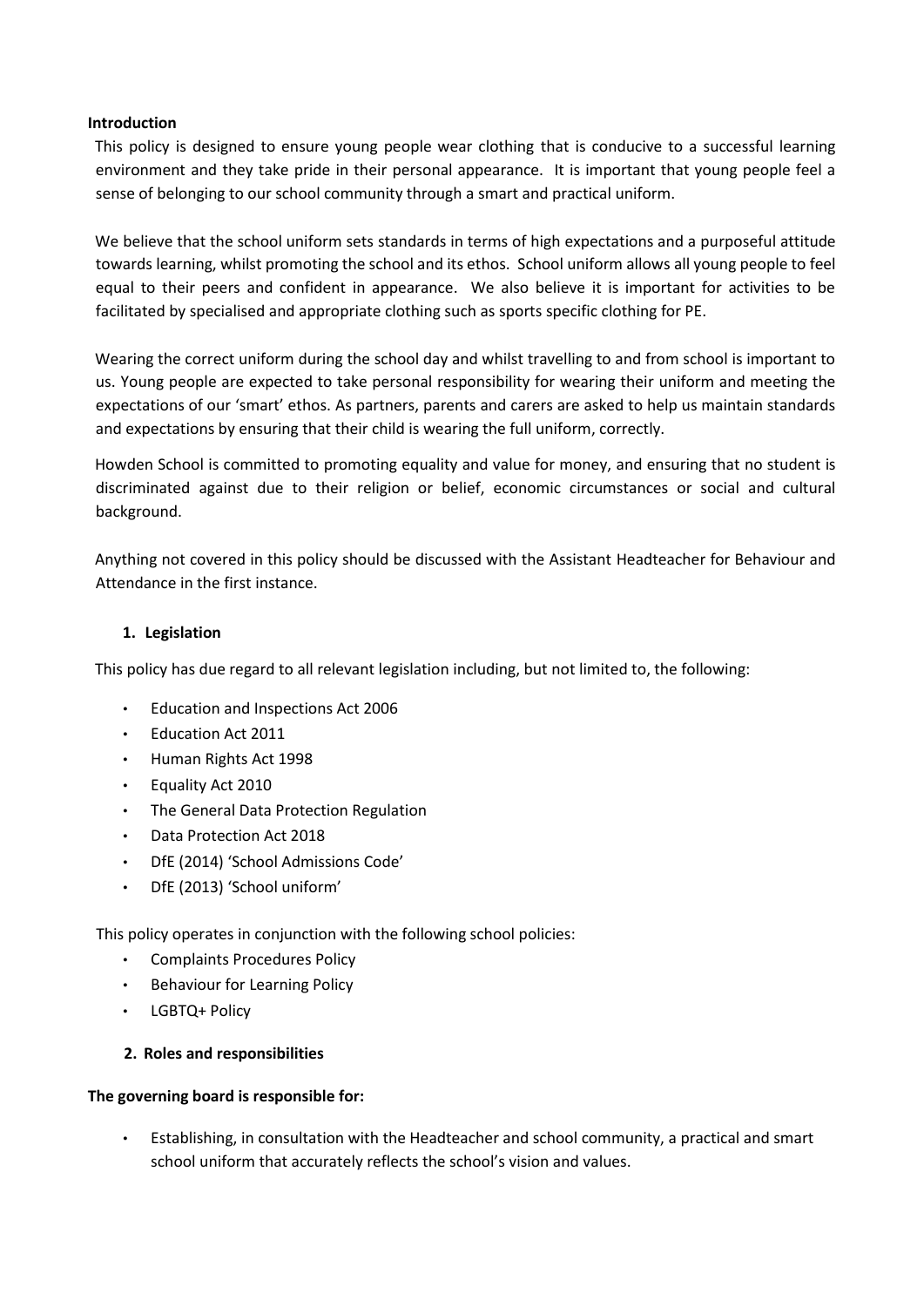- Ensuring that equal opportunities are considered regarding the school's uniform and that no person is discriminated against.
- Listening to the opinions and wishes of parents, pupils and the wider school community regarding changes to the school's uniform.
- Ensuring that the school's uniform is accessible and affordable.
- Processing and approving all eligible School Uniform Assistance Application Forms.

# **The Senior Leadership Team are responsible for**:

- Enforcing the school's uniform on a day-to-day basis.
- Ensuring that teachers understand this policy and what to do if a young person is in breach of the policy.
- Listening to the opinions and wishes of the school community in regard to the school's uniform and making appropriate recommendations to the governing board.
- Providing young people with an exemption letter as appropriate, e.g. for a young person who has a broken arm and requires a loose-fitting top.

## **Teachers are responsible for:**

- Ensuring that the young people dress in accordance with this policy at all times.
- Disciplining young people who are in breach of this policy.
- Ensuring that young people understand why having a consistent and practical school uniform is important, e.g. school identity.

## **Parents / Carers are responsible for:**

- Providing their children with the correct school uniform as detailed in this policy.
- Informing the Headteacher if their child requires a more relaxed uniform policy for a period of time, including why.
- Ensuring that their child's uniform is clean, presentable and the correct size.

### **Young People are responsible for:**

- Wearing the correct uniform at all times, unless the Senior Leadership Team have granted an exemption.
- Looking after their uniform as appropriate.
- Understanding and respecting why a school uniform is important to the school, e.g. school identity and community.

# <span id="page-3-0"></span>**3. The School Uniform**

All young people in Years 7 to 11 are expected to wear the school uniform.

\*please note for the Academic year 2021-2022 we are going through a phased introduction of new items to our school uniform\*.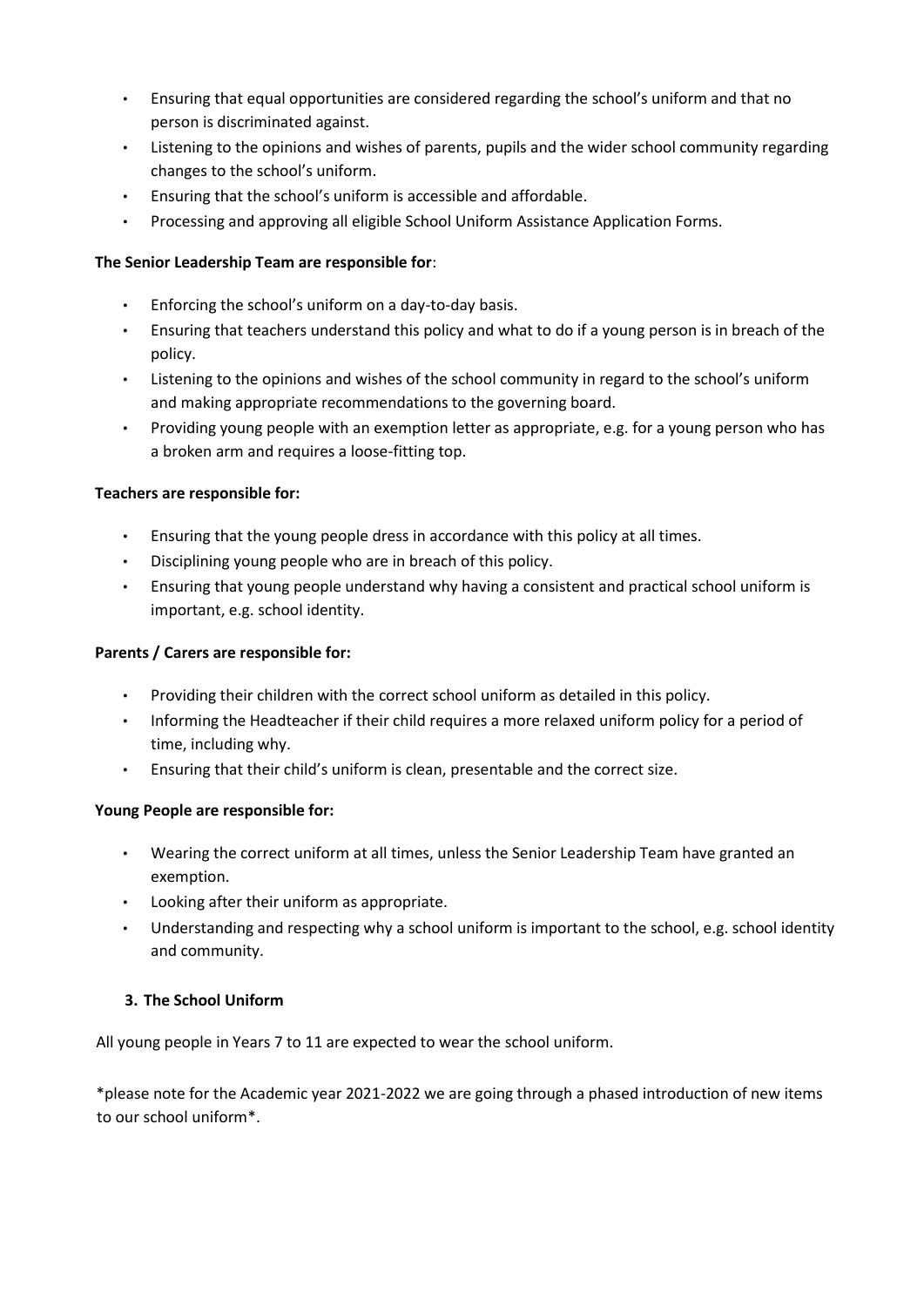| <b>House Tie</b>                    | Howden House ties are to been worn by all young learners along with a white<br>buttoned, collared shirt. 7 stripes of the tie must be shown at all times. *Please<br>confirm house before purchase*                                                                                                                                                                                          |         |           |          |             |
|-------------------------------------|----------------------------------------------------------------------------------------------------------------------------------------------------------------------------------------------------------------------------------------------------------------------------------------------------------------------------------------------------------------------------------------------|---------|-----------|----------|-------------|
|                                     | Johnson                                                                                                                                                                                                                                                                                                                                                                                      | Mandela | Turing    | Simmonds | Wilberforce |
|                                     | Maroon                                                                                                                                                                                                                                                                                                                                                                                       | Red     | Turquoise | Orange   | Green       |
| Shirt / Blouse                      | Plain white formal type standard length to tuck in with standard type collar.<br>Sleeves maybe full length or short. No fitted shirts, no darts, no trims, motifs,<br>writing, logos or coloured buttons. All shirts must be worn tucked in. If a t-shirt /<br>thermal is worn underneath for warmth this must white in colour and no logos<br>or writing to be been seen through the shirt. |         |           |          |             |
| <b>Black V Neck</b><br>Jumper       | Black jumper with School badge.                                                                                                                                                                                                                                                                                                                                                              |         |           |          |             |
| <b>Trousers</b>                     | Smart, plain black formal trousers. No close fitting, lycra, leggings or jeans<br>allowed. Trousers should be of the appropriate length and not cropped to reveal<br>ankles.                                                                                                                                                                                                                 |         |           |          |             |
| <b>Skirts</b>                       | Plain black tailored skirts. Skirts must sit no more than just above the knee and<br>be of appropriate length. Skirts should not be of stretchy material or skin tight.<br>Plain black tights should be worn with skirts.                                                                                                                                                                    |         |           |          |             |
| <b>Socks</b>                        | Plain black socks. No white socks permitted.                                                                                                                                                                                                                                                                                                                                                 |         |           |          |             |
| <b>Shoes</b>                        | Plain black flat heeled shoes which can be polished. Laces must be black and<br>remain tied. Heeled or open toe shoes are deemed inappropriate and should not<br>be worn. No trainers (regardless if these can be polished), boots (footwear that<br>covers the ankle / above), canvas shoes or shoes with logos.                                                                            |         |           |          |             |
| Dress code for<br>practical lessons | It is essential to wear strong, leather, hard wearing shoes for workshop activities<br>in DT. No pumps or trainers permitted. Aprons will need to be purchased in<br>some instances for practical work.                                                                                                                                                                                      |         |           |          |             |

**\*Please note for the academic year of 2021-2022 year 10 and 11 students can wear the current KS4 subject hoodies\*** 

# **Physical Education Kit**

All young people from Years 7-11 are expected to wear the Howden School PE Kit during their lessons.

| <b>Mandatory Items</b>                                                                                                                                                                               |                                                                                                                                                                                                                                  |  |
|------------------------------------------------------------------------------------------------------------------------------------------------------------------------------------------------------|----------------------------------------------------------------------------------------------------------------------------------------------------------------------------------------------------------------------------------|--|
| Unisex dry fit T-Shirt                                                                                                                                                                               | Burgundy t-shirt with school logo                                                                                                                                                                                                |  |
| Unisex dry Fit % Zip                                                                                                                                                                                 | Burgundy sports top with school logo                                                                                                                                                                                             |  |
| top                                                                                                                                                                                                  |                                                                                                                                                                                                                                  |  |
| <b>Black Shorts</b>                                                                                                                                                                                  | Plain black shorts. A small logo is permitted                                                                                                                                                                                    |  |
| <b>Socks</b>                                                                                                                                                                                         | Plain black football socks                                                                                                                                                                                                       |  |
| Footwear                                                                                                                                                                                             | Trainers that support the ankle with laces. No pumps or fashion trainers<br>allowed                                                                                                                                              |  |
|                                                                                                                                                                                                      | Suitable sports footwear for the 4G pitch. Students are only allowed to<br>wear moulded football studded boots on the 4G pitch. Trainers, astro turf<br>trainers, blades or metal studded boots are NOT allowed on the 4G pitch. |  |
| *Please refer to the pictures of appropriate footwear*                                                                                                                                               |                                                                                                                                                                                                                                  |  |
| We do also offer a boot amnesty where football boots that no longer fit can be swapped for the<br>correct size. Please speak to a member of the PE department that will be able to assist with this. |                                                                                                                                                                                                                                  |  |
| <b>Optional Items</b>                                                                                                                                                                                |                                                                                                                                                                                                                                  |  |
| Leggings                                                                                                                                                                                             | Girls are allowed to wear plain black, non cotton leggings for outdoor PE<br>lessons. Material should be appropriate and not see through. A small logo<br>is permitted.                                                          |  |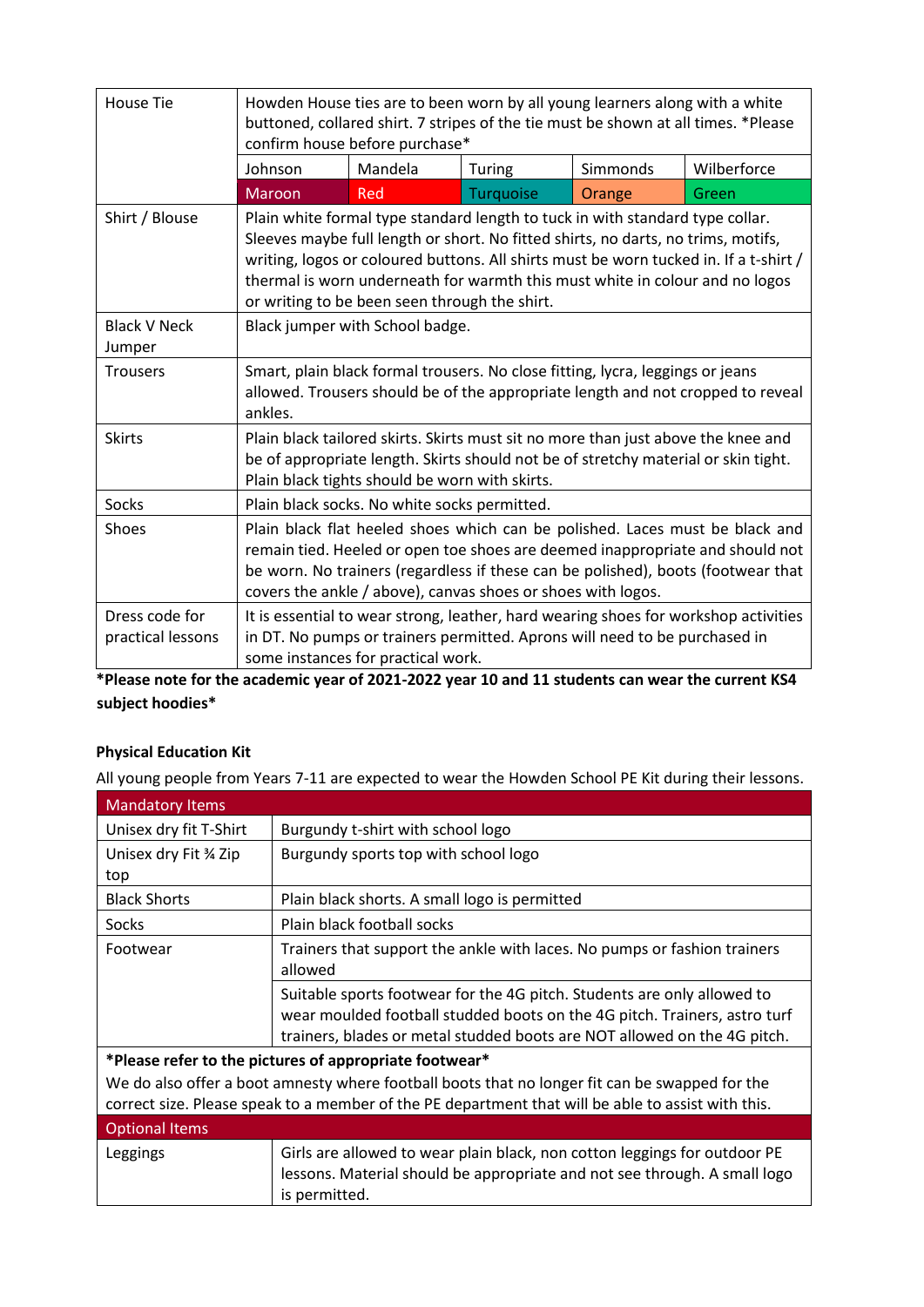| Base layer | Both boys and girls can wear plain black skins under T-Shirts and shorts in |
|------------|-----------------------------------------------------------------------------|
|            | the winter months as an extra layer for warmth.                             |

Additional safety requirement for Physical Education lessons:

- 1. All jewellery must be removed for all physical activity.
- 2. It is a health and safety regulation that all girls and boys must tie their hair back during any physical activity, where staff deem it necessary.
- 3. Parents / carers are requested that young people have shin pads for every football and hockey activity, as per health and safety priority.
- 4. East Riding of Yorkshire Council recommend that young people wear mouth guards when taking part in invasion games e.g. rugby and hockey. Official RFU / RFL safety head gear may be worn for rugby activities at the discretion of the parents / carers.
- 5. Young people must bring a change of clothing for all PE lessons.
- 6. Smart watches or FitBits may be worn during fitness lessons. It is the responsibility of the young learner and the school accepts no liability for damage.

# <span id="page-5-0"></span>**4. The Principles of a Smart Uniform**

The principles of smart appearance underpin the school's uniform policy. Expectations are regularly communicated to all young people and are shared with parents / carers.

| Watches and   | Young people may wear:                                                               |  |  |
|---------------|--------------------------------------------------------------------------------------|--|--|
| Jewellery     | A wrist watch with a plain strap                                                     |  |  |
|               | No more than two pairs of stud earrings - no other piercings are<br>$\bullet$        |  |  |
|               | permitted to be worn, including nose studs.                                          |  |  |
|               | All jewellery must be removed for all physical activity.                             |  |  |
|               | The school accepts no responsibility for any jewellery that is damaged or lost.      |  |  |
| Hair          | Extreme hairs styles are not permitted. The school reserves the right to make        |  |  |
|               | judgement on the suitability of young learners' hair and appearance. This            |  |  |
|               | includes unnatural colours including red, pink, purple, blue, green and designs      |  |  |
|               | cut into the hair.                                                                   |  |  |
|               | Long hair must be tied back during physical activity                                 |  |  |
|               | Bandana style headband and flower / bows or excessive hair accessories<br>$\bullet$  |  |  |
|               | are not to be worn; however, plain hair clips or band are acceptable.                |  |  |
| Makeup        | Natural makeup is permitted<br>$\bullet$                                             |  |  |
|               | No false eyelashes<br>$\bullet$                                                      |  |  |
|               | False nails, acrylic nails or nails painted in bright colours are not<br>$\bullet$   |  |  |
|               | permitted                                                                            |  |  |
| Body / Facial | Young people can have a maximum of two studded earrings in each ear. Body            |  |  |
| Piercings     | and facial piercings are not permitted to be worn in school time. This includes      |  |  |
|               | nose piercings. If a young person has a piercing in the summer holidays, it must     |  |  |
|               | be done in the first two weeks of the holiday to allow sufficient time to heal so it |  |  |
|               | can be removed upon return in September.                                             |  |  |
| Hats          | Hats are not permitted except in extreme weather (except for religious               |  |  |
|               | observance or medical need). In extreme weather, hats are allowed to be worn         |  |  |
|               | outside the building only.                                                           |  |  |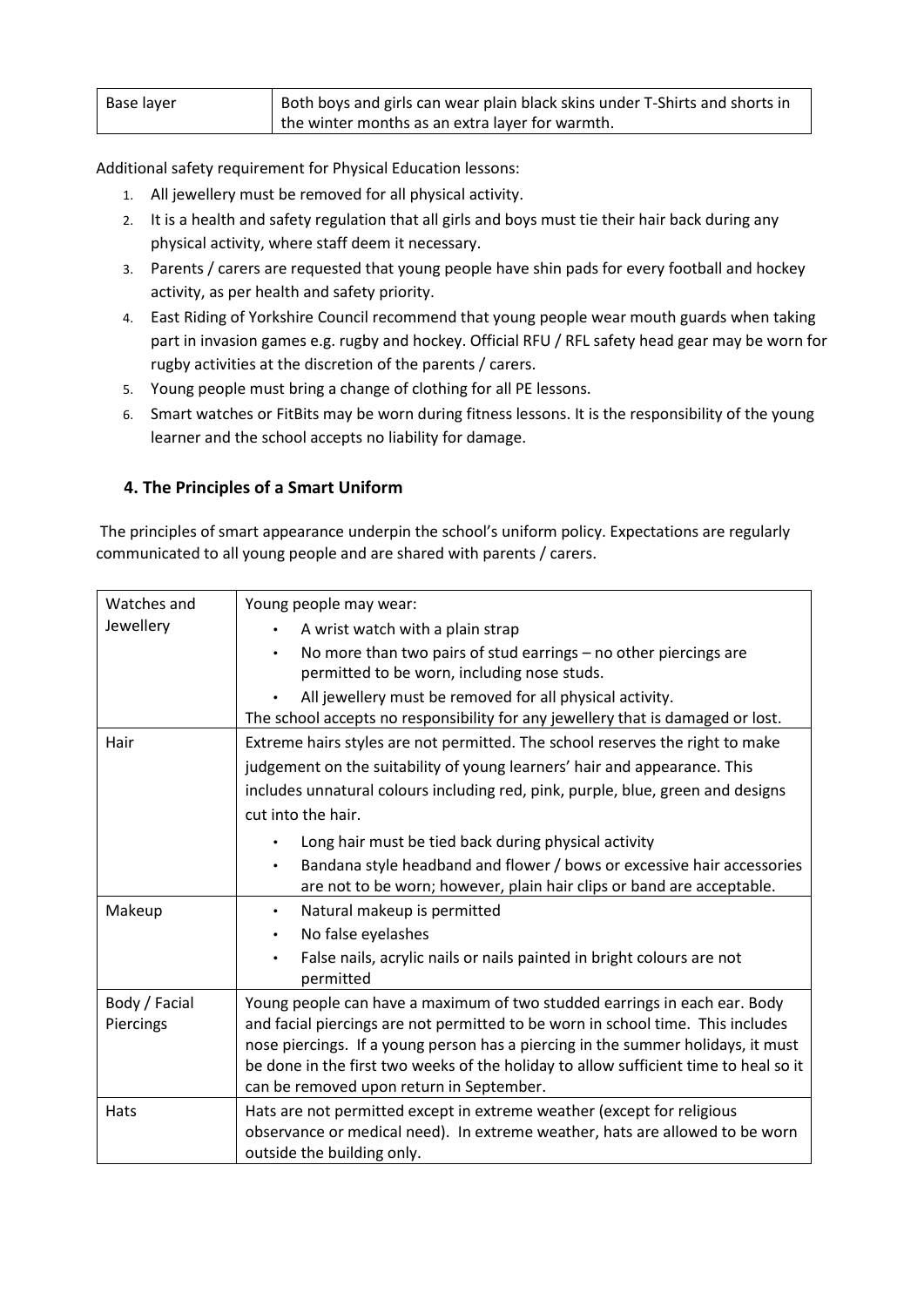| Accessories               | Earphones are not part of the school uniform policy and should not be seen.<br>Young people should keep these in their bags.                                                                                                                                                                                                                                                                                                                                                                                                                                                      |
|---------------------------|-----------------------------------------------------------------------------------------------------------------------------------------------------------------------------------------------------------------------------------------------------------------------------------------------------------------------------------------------------------------------------------------------------------------------------------------------------------------------------------------------------------------------------------------------------------------------------------|
|                           | • Belts must be plain black                                                                                                                                                                                                                                                                                                                                                                                                                                                                                                                                                       |
| Howden 'TEAM'<br>Clothing | Hoodies and sweatshirts bearing the school logo which may have been<br>purchased for school visits and extra-curricular clubs must not be worn during<br>the school day.                                                                                                                                                                                                                                                                                                                                                                                                          |
|                           | *Please note for the academic year of 2021-2022 year 10 and 11 students can<br>wear the current KS4 subject hoodies during the school day as part of their<br>school uniform*                                                                                                                                                                                                                                                                                                                                                                                                     |
| <b>Mobile Devices</b>     | The use of mobile devices is only permitted in designated areas of the school.<br>These are before the start of the school day, the KS3 and KS4 canteen at break<br>and lunch times. Mobile devices must be kept out of sight in all other areas.<br>Young people will have these confiscated if caught using them in lessons or out<br>of the designated areas. On the first offence the mobile devices can be collected<br>from reception at the end of the school day. The second offence will require<br>parents / carers to collect the device at the end of the school day. |
| School bags               | Young learners must use an appropriately sized waterproof bag to carry their book<br>and equipment. It should hold A4-sized books comfortably without causing any<br>damage.                                                                                                                                                                                                                                                                                                                                                                                                      |

### 4.**Extreme Weather**

<span id="page-6-0"></span>In extreme winter weather, young people who walk to school may choose to wear boots for their journey. School shoes should be brought and changed into in the academy building.

Everyone working at / attending the school during daylight hours will be required to wear sun-safe clothing which covers as much of their skin as possible. During hot weather, lightweight clothing will be required in order to reduce the risk of overheating. Young people will be asked not to wear their school jumpers during heatwaves. The Headteacher may allow 'no tie' days when the weather becomes very hot. Young people will be notified of this when allowed.

### **6. Modifications for religious reasons**

<span id="page-6-1"></span>Some religions and beliefs require their members to conform to specific dress code. Howden School does not discriminate against any religion or belief; however, the school must weigh the needs and rights of individual young people against the cohesion and health and safety concerns of the entire community. Any requests to modify the school uniform for religious reasons must be made in writing to the Headteacher before admittance.

### **7. Suppliers**

<span id="page-6-2"></span>Our school uniform and PE kit suppliers are selected following a review of 'best value'. In considering this we evaluate factors including cost, quality and the service provided to our parents. Our supplier is The School Uniform Shop in Goole. This is a local shop for parents and young people to visit and there is also a website for online orders. Details are published on the school website and in appendix 2.

#### **8. Failure to Maintain Standards**

<span id="page-6-3"></span>Young people who choose not to follow the school uniform and smart expectations can expect to be addressed through the Behaviour for Learning Policy. In the first instance young people will receive a first 'Warning' and will be invited to rectify any issue that can be resolved immediately. This includes removing any item deemed inappropriate by the school. Where an aspect cannot be resolved, a young person can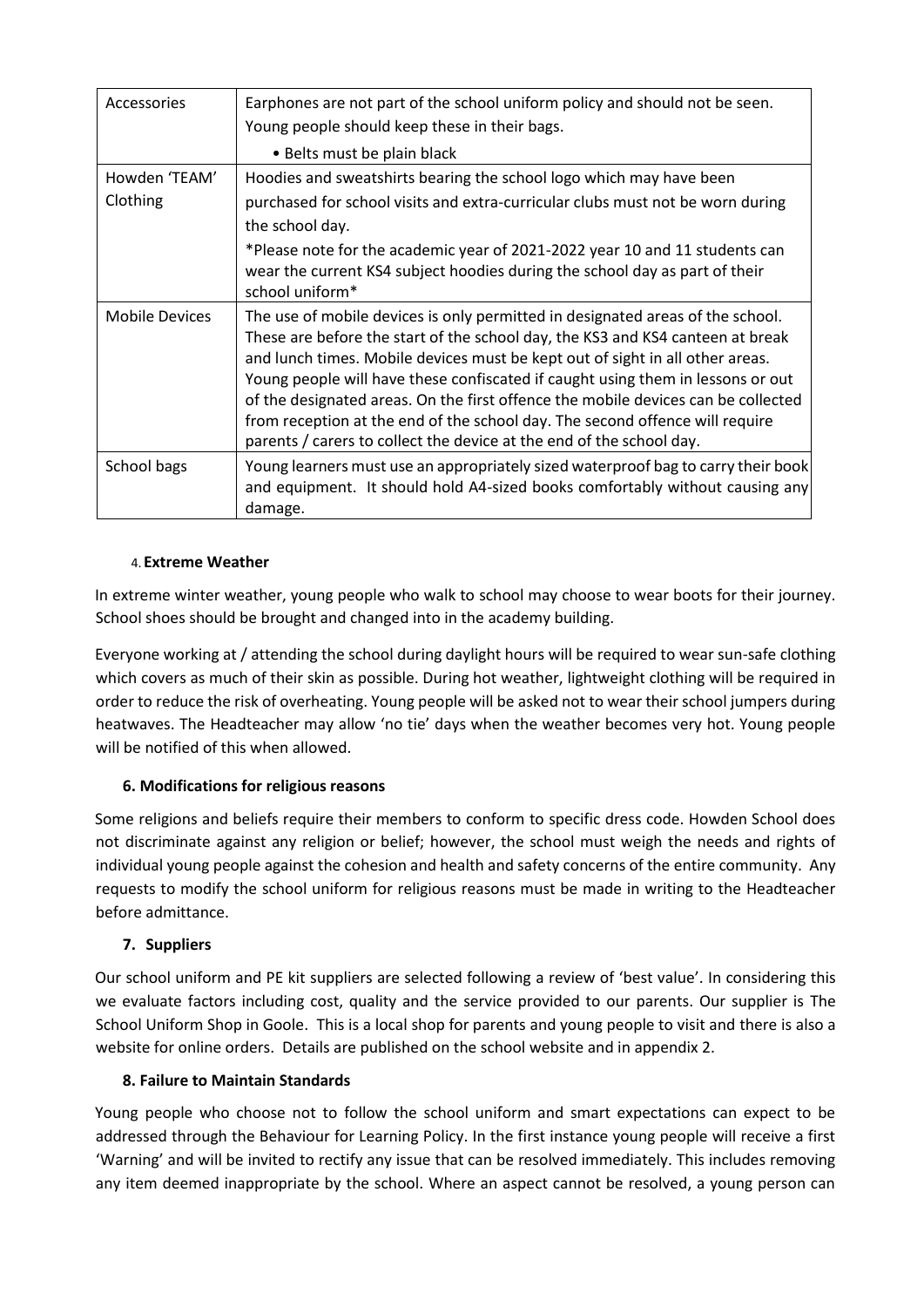expect to be placed in isolation until such time that the issue can be resolved. Pastoral staff will inform parents at each level of the breach.

## **9. Complaints and Challenges**

<span id="page-7-0"></span>The school endeavours to resolve all uniform complaints and challenges locally and informally, in accordance with the school Complaints Procedures Policy. Parents / Carers can lodge a complaint via the Operations Manager who can be contacted through the school office.

## **10. Non-Uniform Days**

<span id="page-7-1"></span>The school may occasionally organise non-uniform days for students, which may be part of fundraising, charity activities. Appropriate and practical clothing should be worn. No extreme styles of clothing or footwear.

# **11. Lost property**

<span id="page-7-2"></span>All school uniform and PE kit should be clearly labelled with the young person's name to enable it to be identified in lost property if lost. Any lost property is transferred to the Main Office, where it is held for a period of no longer than 6 weeks.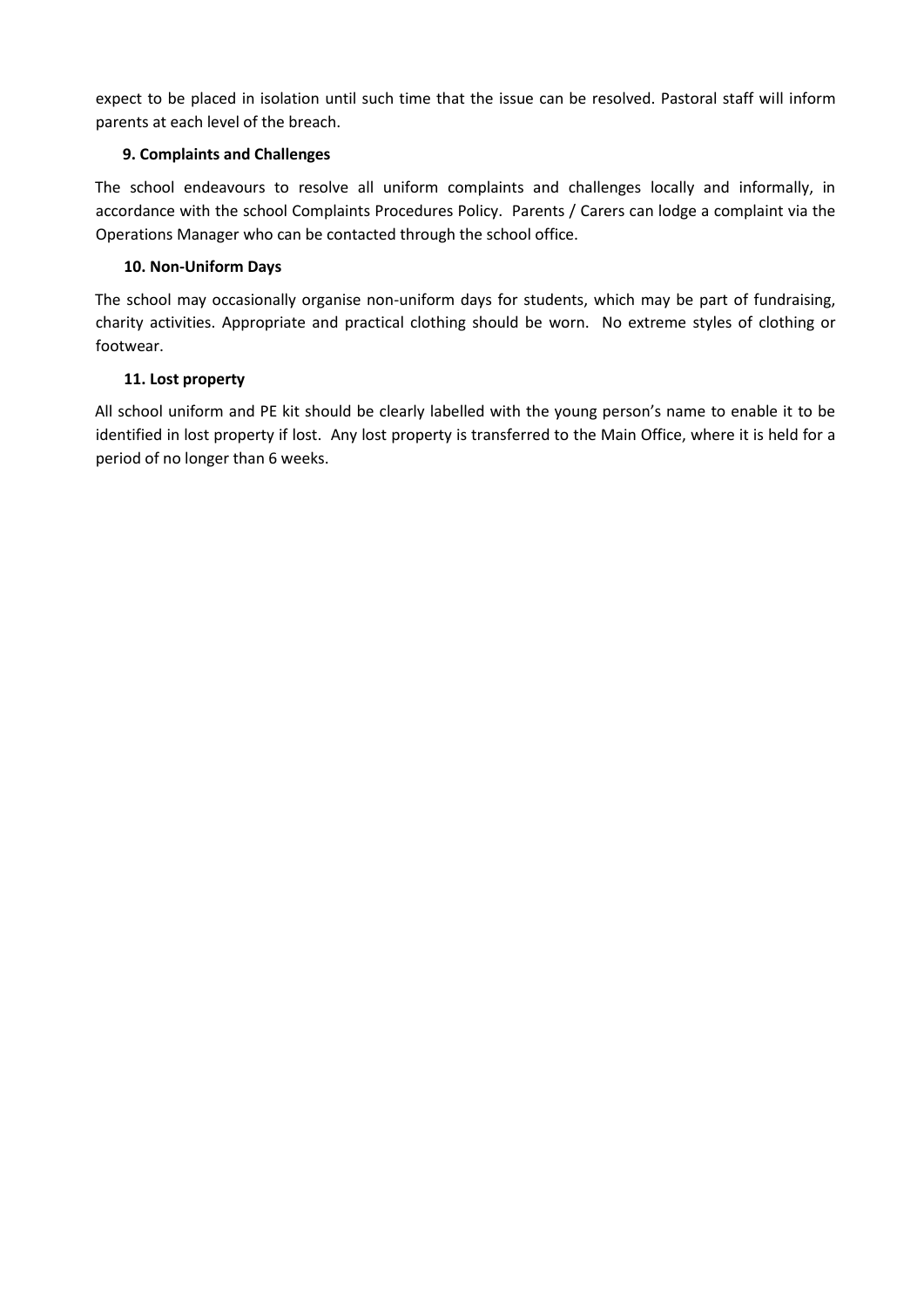### <span id="page-8-0"></span>**Appendix A – School Uniform Images**

#### **Correct school uniform- trousers**



#### **Correct school uniform- Skirts**

Plain black, appropriate length, formal/smart skirts. Skirts should not be of tight, stretchy or jersey material. Skirts must be of an appropriate length.



#### **Correct school uniform- Shoes**

Plain black shoes that are polished. Heeled shoes are not permitted, neither are canvas shoes, pumps, sandals, trainers or any type of boot (UGG boot, Dr Martens, ankle boots).

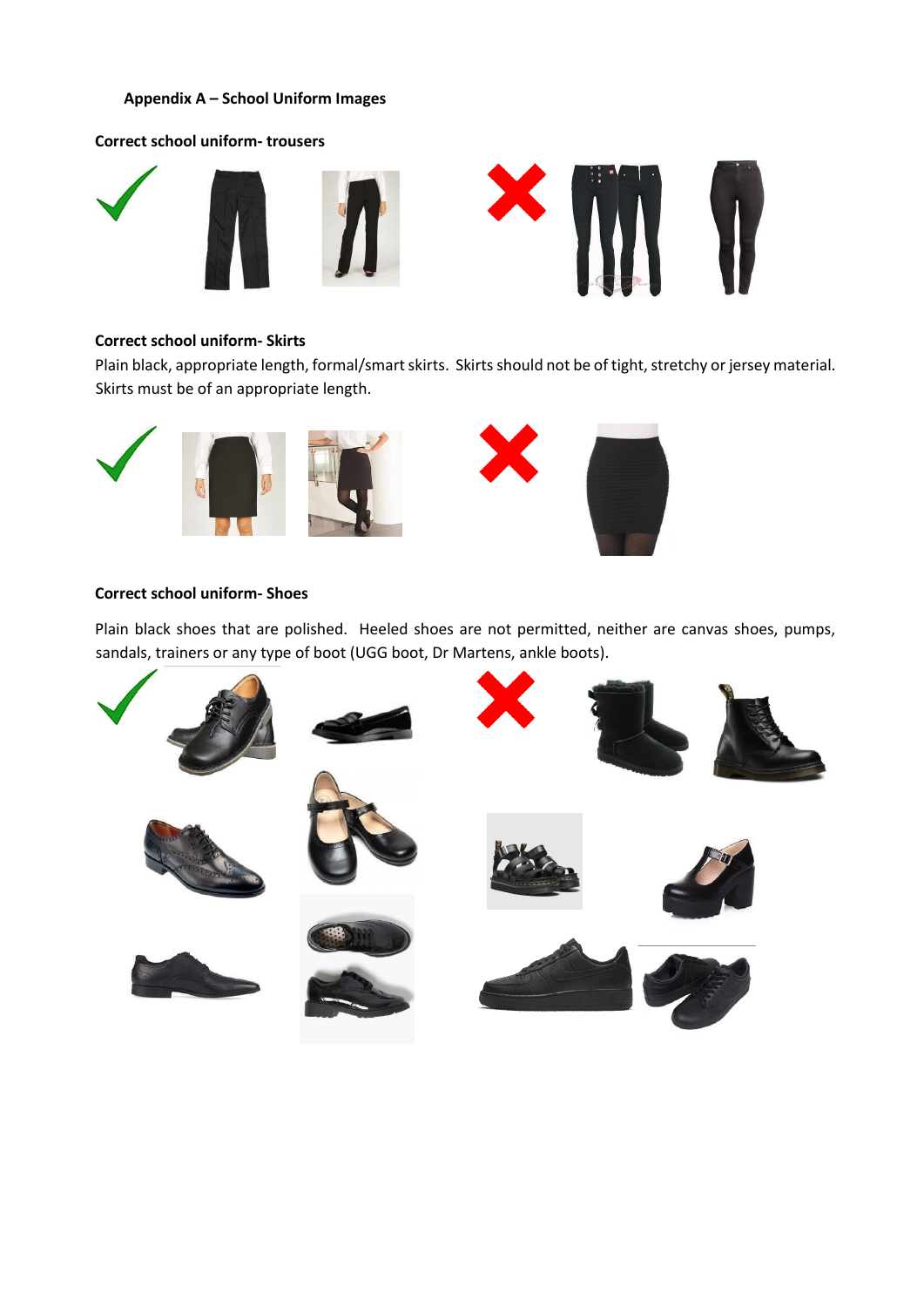Students are only allowed to wear **moulded football studded boots** on the 4G pitch.



Students are **not** allowed to wear trainers, astro turf trainers, blades or metal studded boots.